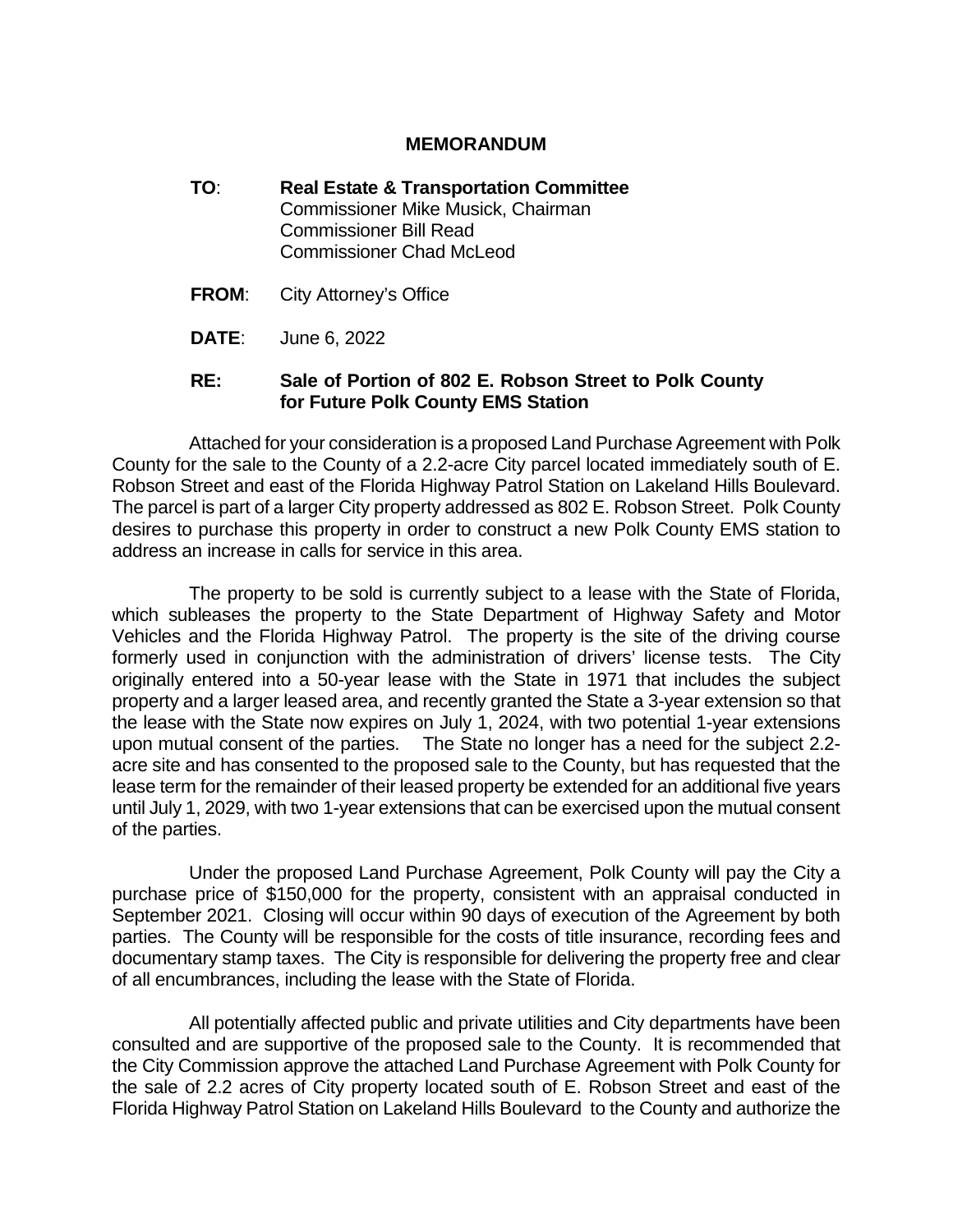appropriate City officials to execute the Agreement on behalf of the City. It is further recommended that the City Commission authorize the appropriate City officials to execute an amendment to the City's existing lease with the State of Florida to exclude the subject 2.2 acres from the State's lease, as well as other property no longer in active use by the State, and extend the term of the lease with the State to July 1, 2029, with two 1-year extensions that may be exercised upon the mutual consent of the parties.

**Attachments**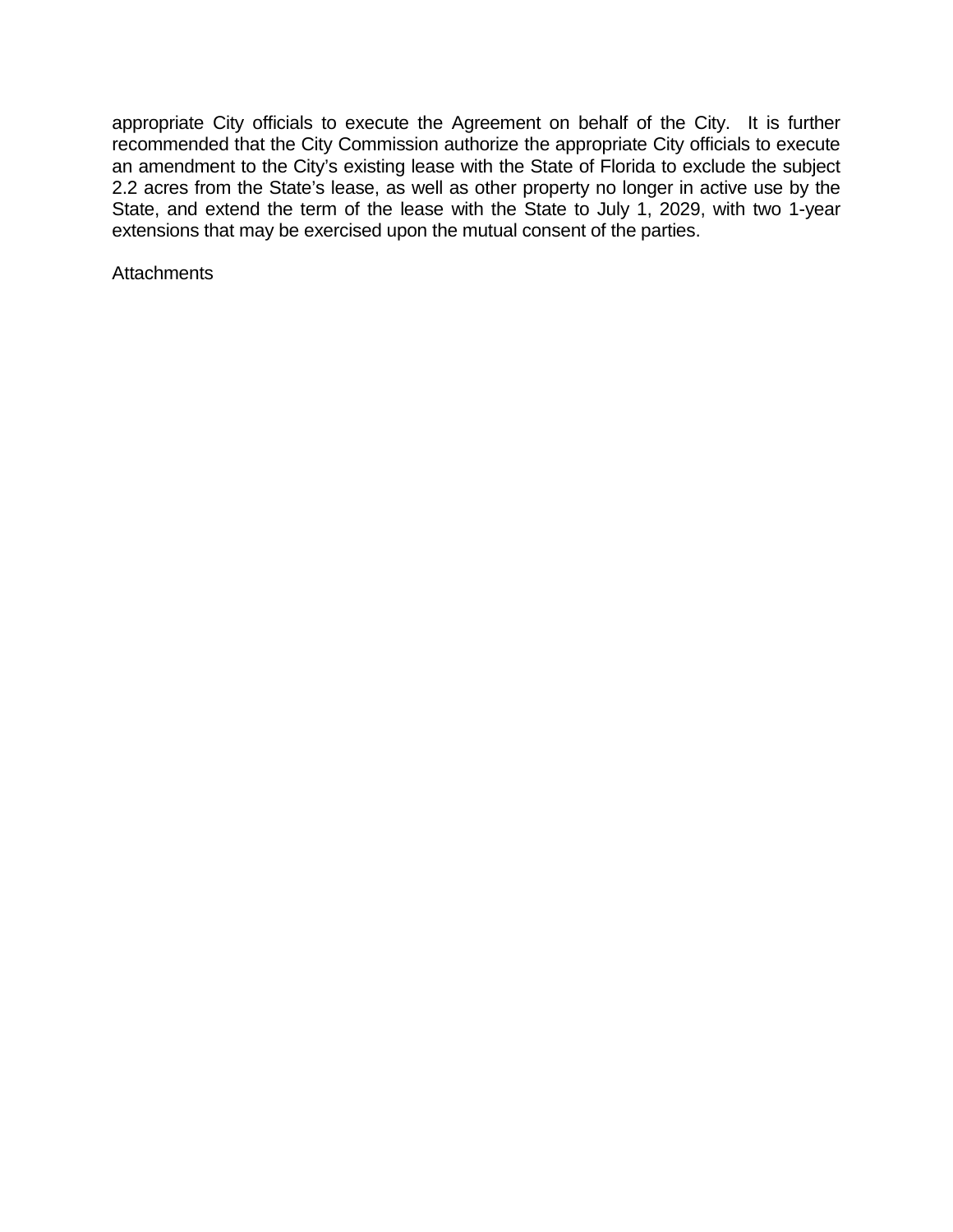

Parent Parcel ID Number: 242806-000000-013020 Lakeland Hills EMS Station

# **LAND PURCHASE AGREEMENT**

## **COUNTY OF POLK STATE OF FLORIDA**

**THIS AGREEMENT** made and entered into this \_\_\_\_day of \_\_\_\_\_\_\_\_\_\_\_\_, 2022, between the **CITY OF LAKELAND,** a municipal corporation of the State of Florida, whose address is City Hall, 228 S. Massachusetts Avenue, Lakeland, Florida 33801, (the "City"), and **POLK COUNTY**, a political subdivision of the State of Florida, whose mailing address is Post Office Box 9005, Bartow, Florida 33831-9005, (the "County").

## **WITNESSETH**

**WHEREAS**, City agrees to sell to County and County agrees to purchase from the City a portion of the lands identified as **Parcel ID No. 242806-000000-013020**, located in Polk County, Florida, as generally depicted in the attached Exhibit "A"**,** containing 2.22-acres +/-, together with all improvements, easements, and appurtenances, (collectively, the "Property"), in accordance with the provisions of this Agreement.

**NOW, THEREFORE,** in consideration of the premises and the sum of One Dollar each to the other paid, it is agreed as follows:

- (a) City agrees to sell and convey the Property by City Deed, free of liens and encumbrances, unto the County, for the sum of **\$150,000.00** (**One Hundred Fifty Thousand and 00/100 dollars**).
- (b) County shall pay unto the City the total sum of \$150,000.00, for the purchase of the Property, within ninety (90) days from the date hereof upon simultaneous delivery of said City Deed.
- (c) City shall be responsible for the payment of any and all, current and/or past due real property taxes, if any, or proration thereof, prorated to the date of closing, and assessments due on the date of closing, and any payment due will be deducted at closing from City's proceeds at closing.
- (d) City shall have a boundary survey and/or legal description with sketch prepared for the Property by a licensed surveyor. The Property as depicted in the attached Exhibit "A" was prepared from information available at the time of this Agreement without the benefit of a Survey. County and City agree that the description contained in the Survey and/or legal description shall be the prevailing description for the Closing, provided that such legal description(s) generally describes the same property depicted on Exhibit "A", being a 2.22-acre +/- parcel.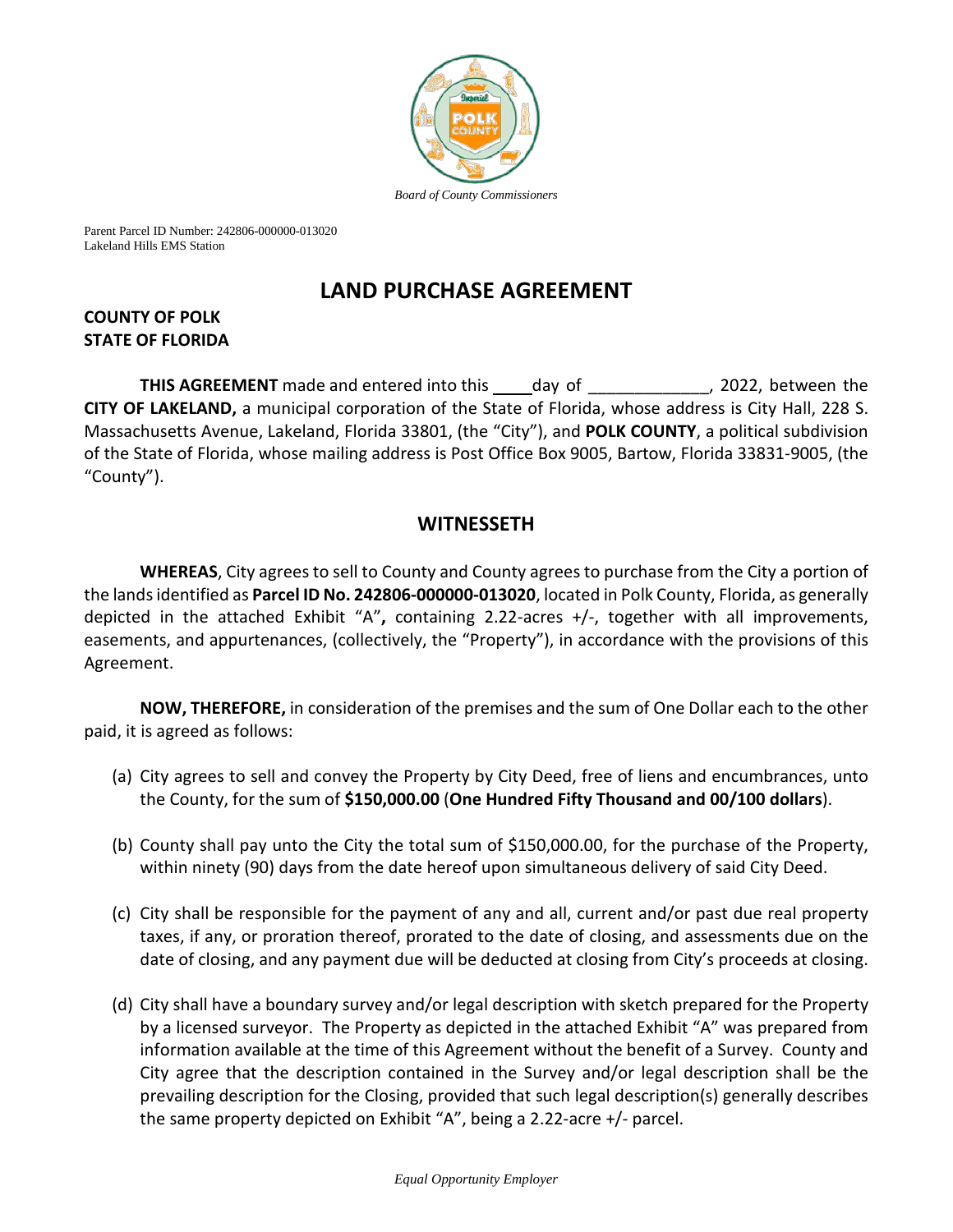- (e) County agrees to install, in conjunction with the construction a proposed Emergency Medical Services facility on the Property, a 6-foot high chain link fence along the western, southern, and eastern boundaries of the Property.
- (f) The Property shall be free and clear of any and all leases, both recorded and unrecorded, prior to Closing. City agrees to obtain or provide evidence satisfactory to the County, that any leases have been properly terminated at, or prior to, Closing.
- (g) County will be responsible for the recording of the deed and ancillary recordable documents including any costs associated therewith. County agrees to pay the documentary stamp tax on the deed (if applicable). The County may elect, in its sole discretion and at it sole costs and expense to obtain an Owner's title insurance policy for the Property.
- (h) City agrees and expressly acknowledges that the monies paid and other consideration given in accordance with this Agreement is just and full compensation for all property interest and or claims arising from this acquisition and no other monies including fees and/or cost are owed by the County to City.

## • **THIS AGREEMENT IS SUBJECT TO FINAL APPROVAL BY THE BOARD OF COUNTY COMMISSIONERS OF POLK COUNTY, FLORIDA AND THE CITY COMMISSION OF LAKELAND, FLORIDA.**

**IN WITNESS WHEREOF,** the parties hereto have caused these presents to be executed in their respective names on the date shown above.

 $\overline{\phantom{a}}$  , and the contract of the contract of the contract of the contract of the contract of the contract of the contract of the contract of the contract of the contract of the contract of the contract of the contrac

**COUNTY: CITY: POLK COUNTY, a political subdivision The City of Lakeland, a Florida of the State of Florida municipal corporation**

By: By:

**Robert W. Allen, Administrator** \_\_\_\_\_\_\_\_\_\_\_\_\_\_\_\_\_\_\_\_\_\_\_\_\_\_\_ **Real Estate Services Print Name/Title Its Agent Its Agent Its Agent** 

Date approved by the County: Date approved by the City: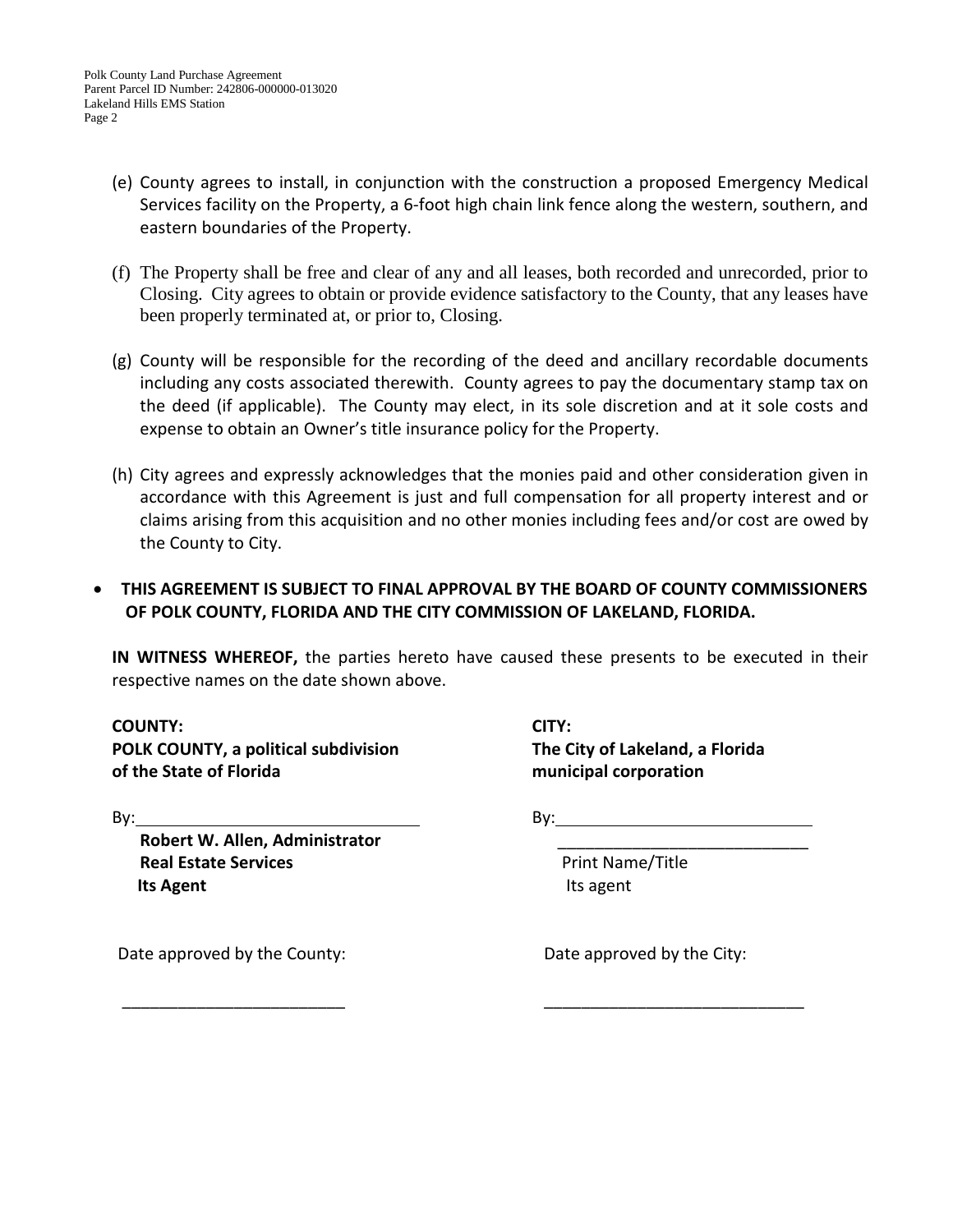Polk County Land Purchase Agreement Parent Parcel ID Number: 242806-000000-013020 Lakeland Hills EMS Station Page 3

## **Exhibit "A"**

## General depiction of the Property

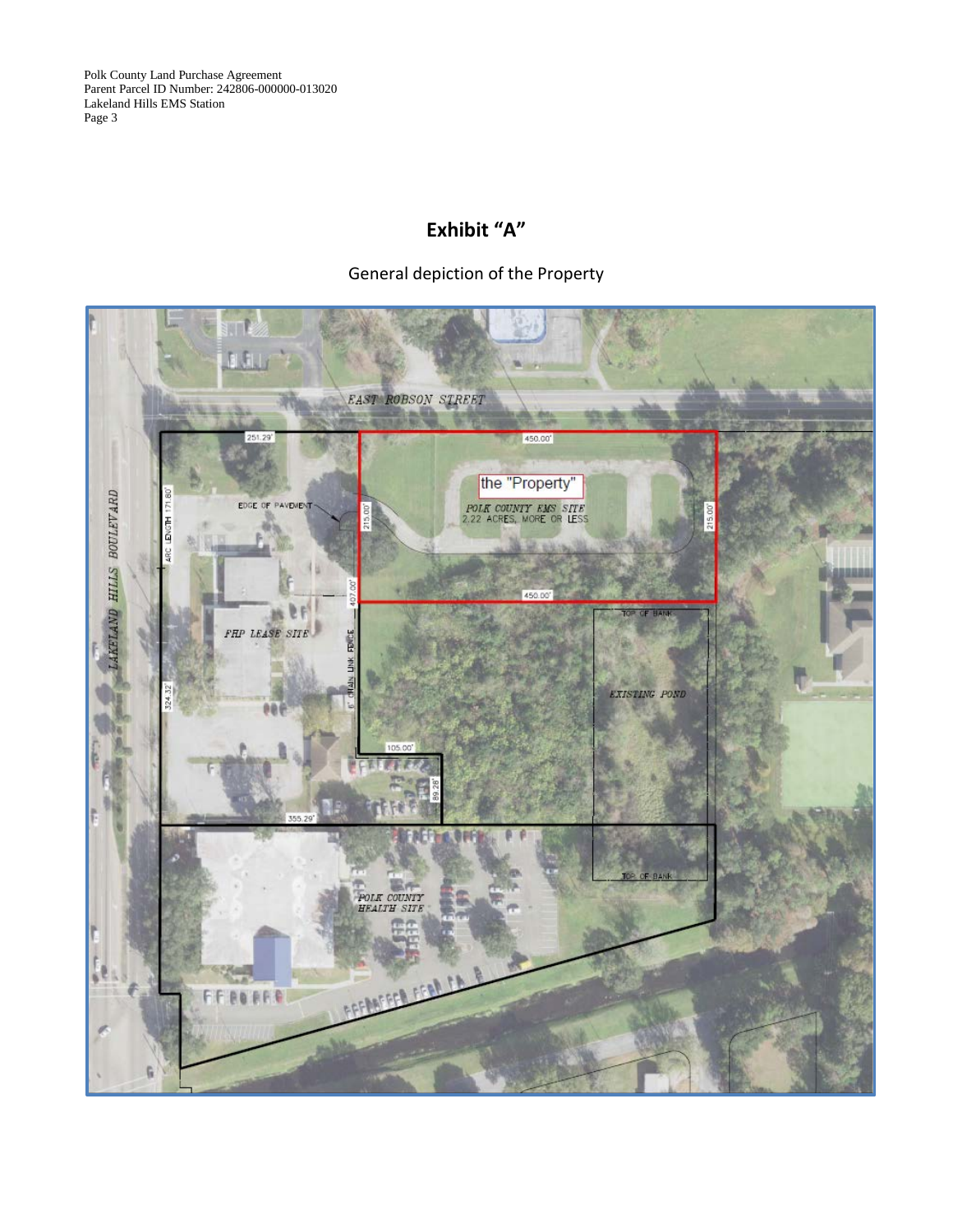